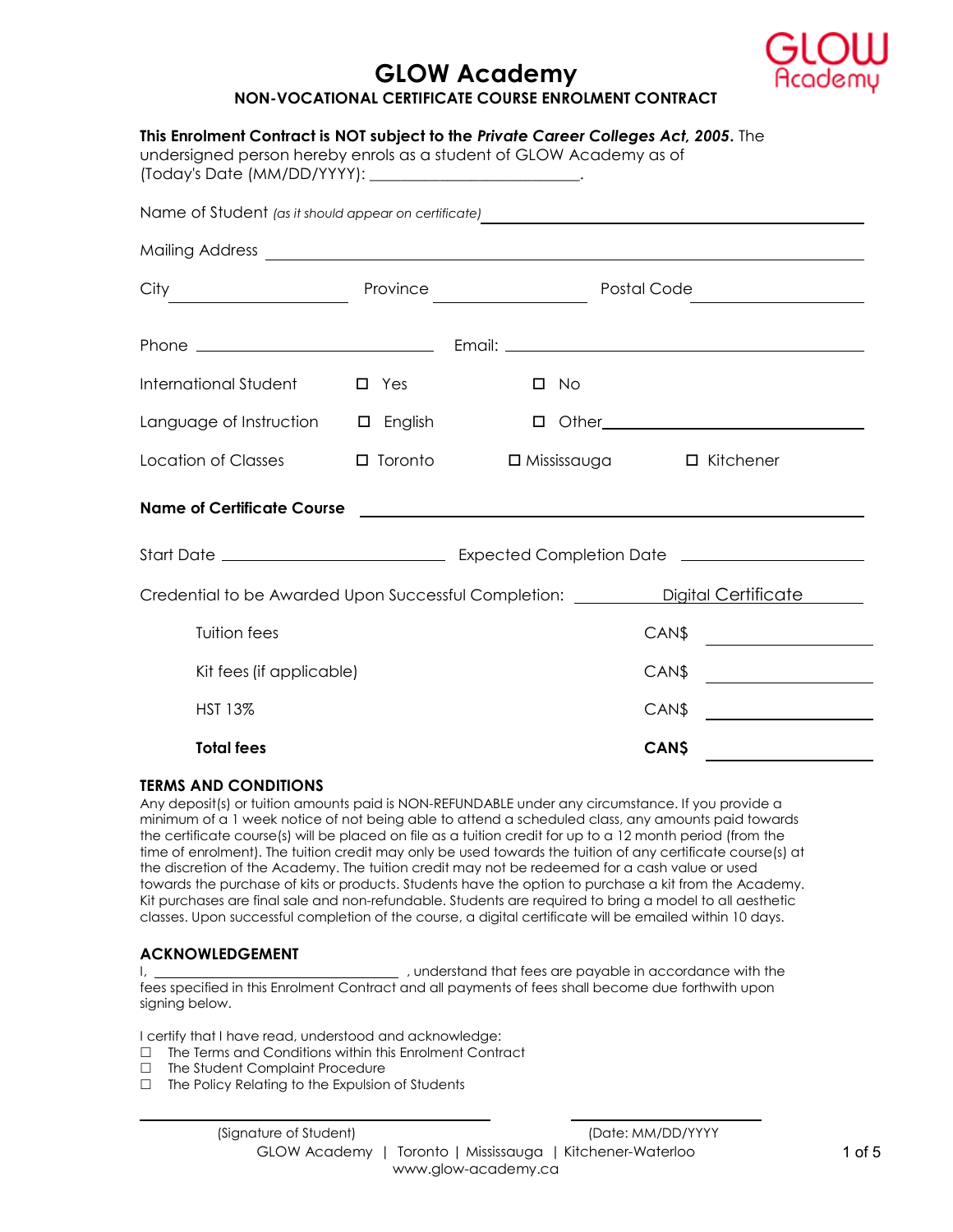

### GLOW Academy Student Policies and Procedures

## A) CONDUCT & RESPONSIBILITIES

All members of the School Community are expected to:

- demonstrate ongoing honesty and integrity
- treat one another with dignity, respect and fairness, regardless of their race, ancestry, place or origin, color, ethnicity, citizenship, religion, gender, gender identity, sexual orientation, age, ability, socioeconomic status or any other attribute
- take appropriate action to help those in need, seeking assistance to resolve conflict constructively and respectfully
- show proper care and regard for school property and the property of others
- not start or participate in discussions in any form of gossip regarding other students, staff or others
- use only the English language at all times at school or on location for school activities

Student responsibilities include:

- demonstrating a commitment to learning through punctual and regular attendance
- arriving with a strong willingness and readiness to learn within both classroom and practical settings
- not bring anything to school that may cause harm to students and others
- following school policies and protocols
- taking responsibility for his/her own actions

## B) PROGRESSIVE DISCIPLINE

GLOW Academy encourages, supports and recognizes acceptable behavior in our students through a variety of positive practices. Progressive discipline is an approach that makes use of a continuum of interventions, supports and consequences, building upon strategies which promote positive behaviors.

We encourage students to take responsibility for their behaviors and to accept the consequences of their actions. A progressive discipline approach will be used to deal with inappropriate behavior. This may include: oral reminders, review of expectations, written reflection, volunteer community services, conflict mediation and resolution, peer mentoring, referral for support services, suspension, and/or expulsion.

We recognize that each student is a unique individual and that every situation that requires disciplinary action has its own set of extenuating circumstances. All factors that may affect the student's behavior will be considered before progressive discipline is applied. Students who behave inappropriately will receive an age and developmentally appropriate consequence. For a student with special education or disability-related needs, all progressive discipline approaches will be consistent with his/her Individual education plan and his/her demonstrated abilities, all with communication with parent/guardian.

## C) SUSPENSION & EXPULSION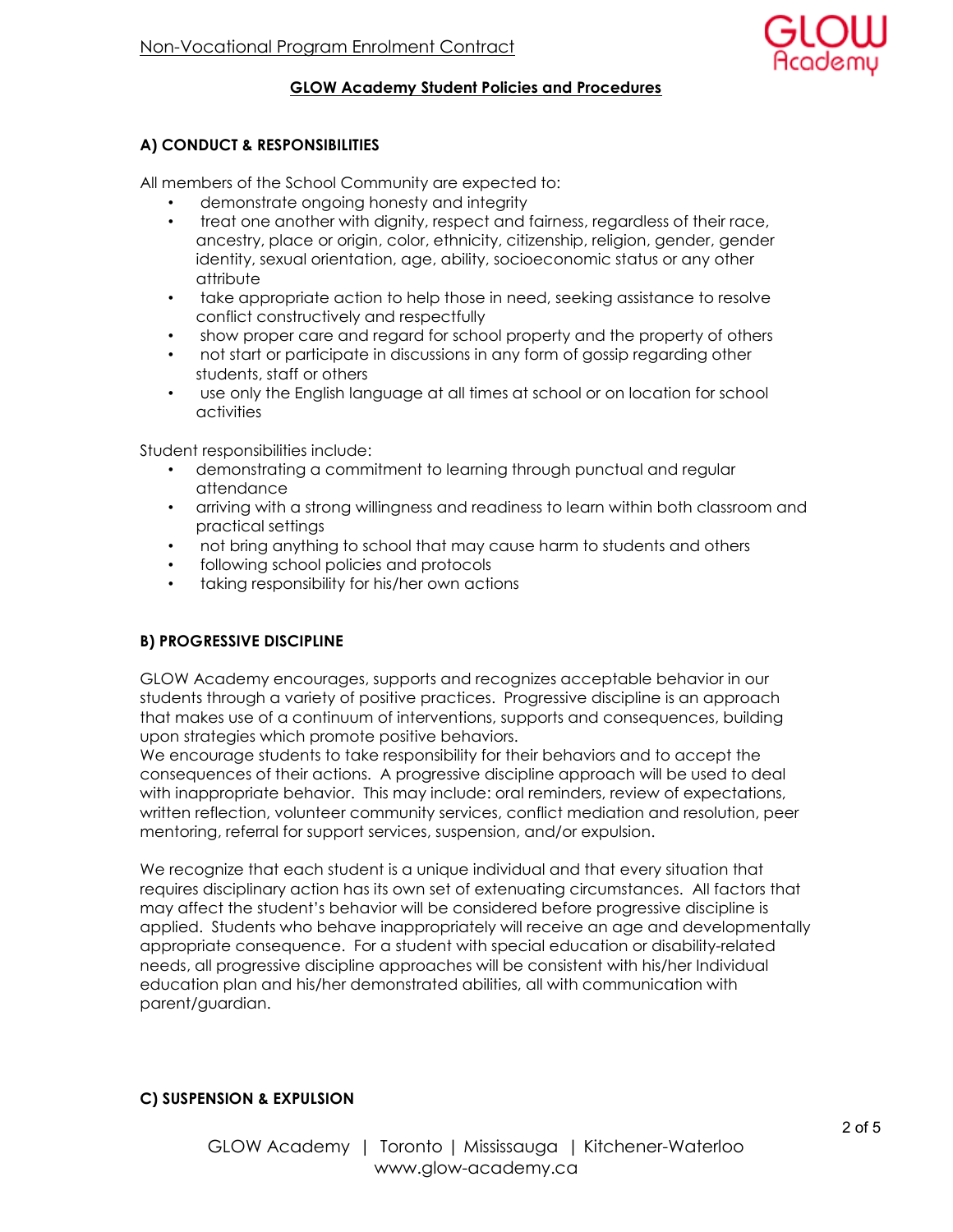

GLOW Academy supports the use of suspension and expulsion practices for serious incidents including harmful and ongoing disruptive behaviors. Before considering whether to impose a suspension or make a recommendation, the Academy Director must consider many factors.

The behaviors that may result in suspension or expulsion of a student include:

- swearing (written or verbal) at a teacher or at another person in a position of authority
- bullying
- uttering a threat to inflict serious bodily harm on another person
- committing an act of vandalism that causes extensive damage to Academy property
- For those students on monthly payment schedules, repetitive failure to make payments on the scheduled payment dates and/or failure to communicate regarding overdue and or delayed payments.
- committing any act considered by the Academy Director to:
	- have a negative impact on the moral tone of the Academy or classes
	- have a negative impact on the physical or mental well being of one or more Academy community members
	- be contrary to the school conduct

Where necessary, the Academy will provide written notice to the student advising them of their suspension/expulsion along with a statement of the amount due based on elapsed course(s) and value of applicable kits.

## D) PAYMENT PLANS

THIRD PARTY FINANCING - Third party financing for full or partial payments owing to the Academy may be available. Should the Academy recommend such financial institutes, any application process fees or policies relating to the financing option are strictly between the student and the third party financing provider. The Academy is in no way liable for the terms and conditions outlined/enforced by the financing provider. Should the student qualify, the available loan amount is to be paid to the Academy with repayments made directly to the Financing provider per their terms and conditions.

ACADEMY PAYMENT PLAN OPTIONS - This section applies to students that have opted to divide their total owing amount into ongoing payments with the Academy.

At time of registration a payment schedule will be mutually agreed upon between the Academy and student. The payment schedule will highlight the dates and amounts that payments are to be made each month and a copy will be provided to the student. In order for the Academy to administer the monthly ongoing payment plan, students MUST provide the Academy with post dated cheques or complete and submit a copy of the preauthorized credit card form prior to the start of classes. These are the ONLY forms of payment acceptable for students on payment plans. Failure to receive either necessary form of payments prior to the start of classes will deem the student file to be in incomplete status, resulting in the student not being able to join classes until the necessary items are received and the student file thereafter deemed complete. Applicable fees as related to the payment plan schedule are as follows:

- \$125.00 per year payment plan fee to administer the payment plan for each year the payment plan extends into.

- Any revisions to an already existing payment plan are subject to a fee of \$125.00 per instance of revision.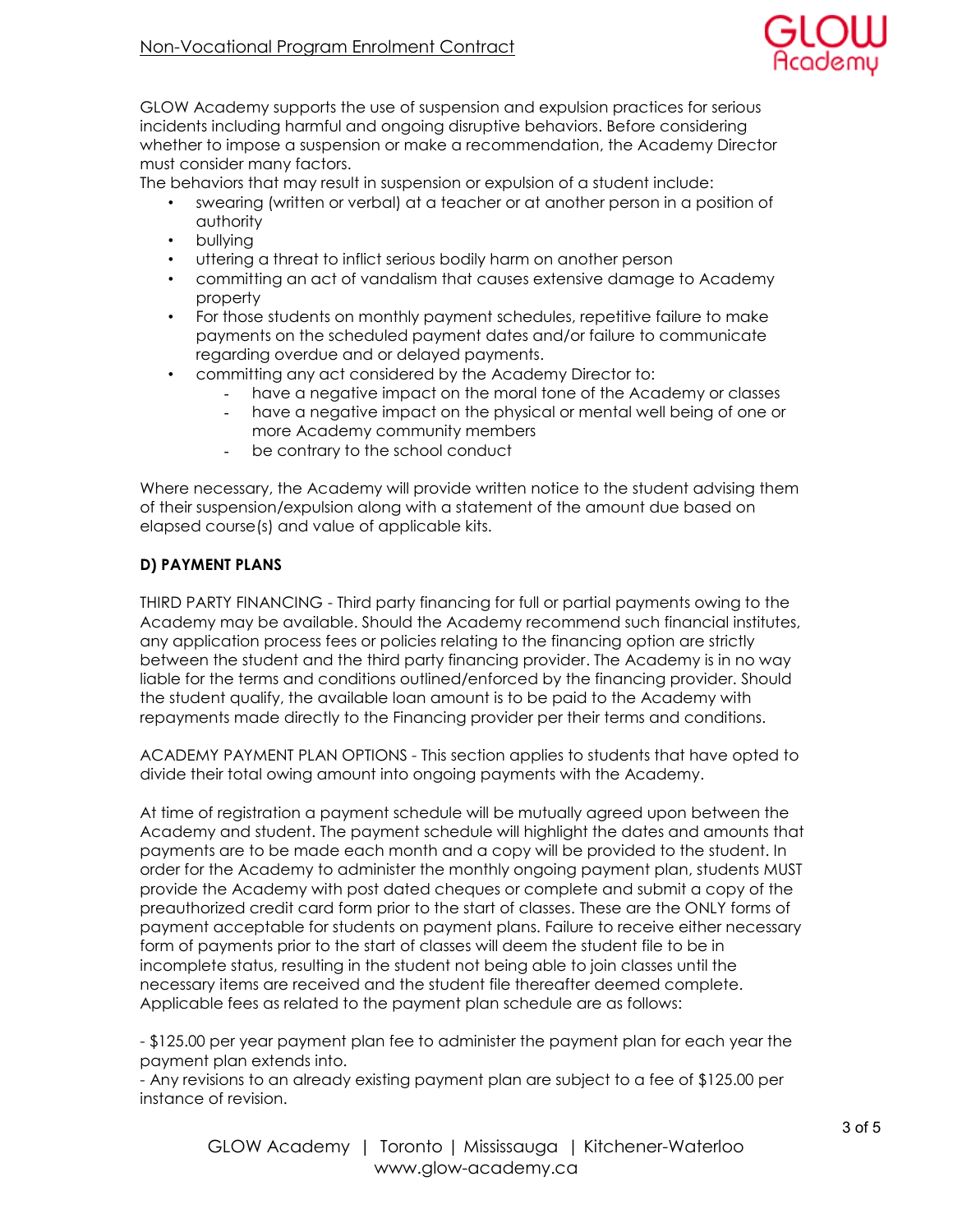

- A late payment fee of \$30/month is applicable for each and every payment that is overdue until the amount is received.

- Additionally, any cheques returned by the bank due to insufficient funds or otherwise are subject to a \$30.00 fee.

- A student may request to put an existing payment plan on hold for up to a maximum period of 3 months. This option is only available once during an 18 month payment plan period. The Academy at its discretion will review such requests and may or may not grant the request. For cases where the Academy has granted the request to have the students payment plan put on hold, a \$30.00 per month fee will be applicable for each and every month the payment plan is put on hold. In cases, where payments need to be put on hold greater than 3 months, the payment plan will be cancelled altogether and the owing amount of the course(s)/class(es) taken to date will be owed in full immediately in addition to a withdrawal fee of \$125 per untaken course(s) that the student had originally registered for.

In the event a student is suspended, expelled or withdraws from a course(s), the withdrawal/refund policies will be followed.

While the Academy strives to openly communicate and work cooperatively with the student to resolve any outstanding/owing amounts, failure by the student to cooperate or communicate reasonably regarding any outstanding amounts owed to the Academy may result in use of legal means to collect the amount(s) owing, making the student additionally liable for legal costs incurred by the Academy.

### E) DRESS CODE

GLOW Academy aims to exceed common industry dress code standards which have proven to have a strong relationship between professional, appropriate attire and a positive learning environment.

At all times, the following articles of clothing are prohibited: jeans, sweats, track pants, skirts/shorts shorter than 3 inches above the knee, exposure of cleavage and/or any clothing with rips and tears.

#### General School Environment/Classroom

Within the school premises, students are required to dress black on black with professional attire.

Colored accessories, including jewelry, belts and shoes are permitted however should be kept to a minimum as not to interfere when working within the classroom environment. No jeans or athletic wear such as sweats or workout clothes. Additional layers of clothing such as cardigans should be kept black. Neck ties or scarves can contain color.

#### Hair/Makeup Practical Hours at School

During Practical hours within the school, including photo shoots, class/shoot combination days, review sessions and other non-classroom hair/makeup activities – students are required to dress black on black with black shoes. No jeans or athletic wear such as sweats or workout clothes. All forms of jewelry are to be kept either black or silver/gold and not of color. Neck ties or scarves that are kept around the neck are to be black only. These guidelines will allow for a uniform look between students.

#### Aesthetic/Nail Clinical Hours at School